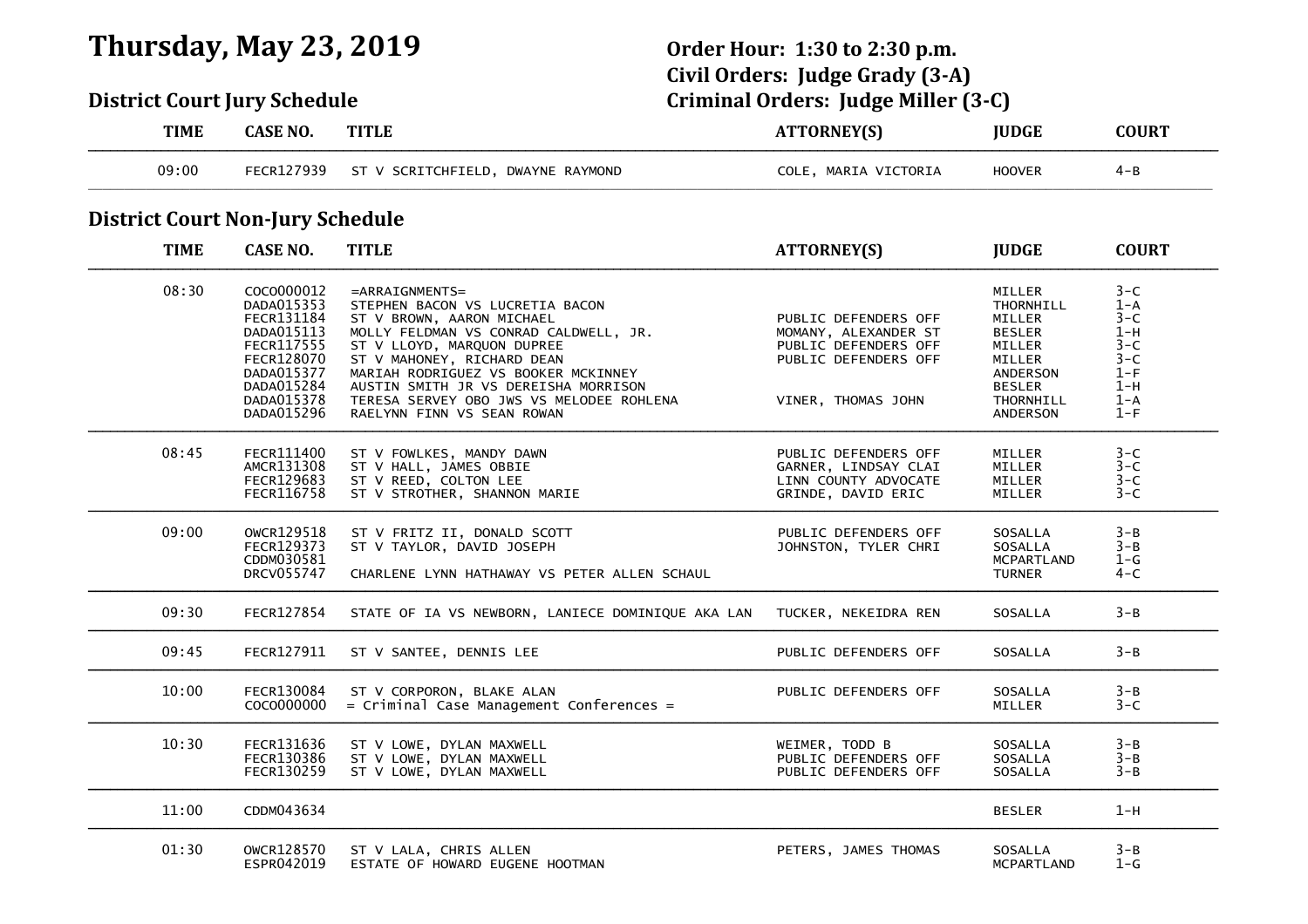### Linn County Associate District Court Schedule THURSDAY, MAY 23, 2019

| $1 - 1$ | Time           | Case No                                              | Title                                                                                                                                                | Attorney(s)                                                                                  | Judge             | Court          |
|---------|----------------|------------------------------------------------------|------------------------------------------------------------------------------------------------------------------------------------------------------|----------------------------------------------------------------------------------------------|-------------------|----------------|
|         |                |                                                      |                                                                                                                                                      |                                                                                              | ------            | -----          |
|         | 08:30          |                                                      | =Juvenile Court=                                                                                                                                     |                                                                                              | Liesveld          | JJC-C          |
|         | 08:30          |                                                      | =Juvenile Court=                                                                                                                                     |                                                                                              | Scott             | JJC-A          |
|         | 08:30          | AGCR131664                                           | =Appearances/Arraignments=<br>ST V CAVUOTO, ERICA LYNN                                                                                               |                                                                                              | Jones             | $1 - E$        |
|         |                | OWCR131255<br>FECR131694<br>OWCR131216               | ST V DIDIER CURTIS, ERYN BLAISE<br>ST V DOE, CHRISTINA MARIE<br>ST V EBY, ROBERT                                                                     | FRANK, KATIE                                                                                 |                   |                |
|         |                | AGCR128004<br>AGCR131751                             | ST V GORSH, REBECCA ANN<br>ST V HANDFORD, MICHAEL MARTELL                                                                                            | GARNER, LINDSAY CLAI                                                                         |                   |                |
|         |                | SRCR131069<br>SRCR131042<br>AGCR128034<br>FECR130969 | ST V HERMANSON, HUBERT GAVIN<br>ST V KARABOITIS, THANASI LORNS<br>ST V PHELPS, TYRONE RINGO<br>ST V SALLADAY, ZACHARY ALAN                           | IRWIN, JOSHUA<br>TUCKER, NEKEIDRA REN<br>TUCKER, NEKEIDRA REN<br>ELGES, JEREMY DAVID         |                   |                |
|         | 09:30          | FECR131525<br>AGCR131424                             | =Bond Reviews=<br>ST V DRECKMAN, MEGHAN LYNN<br>ST V PHILIPH, JESSIE LEE                                                                             | JOHNSON, BRIAN DEAN<br>GARNER, LINDSAY CLAI                                                  | Jones             | $1-E$          |
|         | 09:30          |                                                      | =In Custody-Init. Appr - Session 1=                                                                                                                  |                                                                                              | Jones             | $1-E$          |
|         | 10:30          |                                                      | =In Custody-Init. Appr - Session 2=                                                                                                                  |                                                                                              | Jones             | $1-E$          |
|         | $01:00-1:30$   |                                                      | =Order $\frac{1}{2}$ hour (pm)=                                                                                                                      |                                                                                              | Jones             | $1-F$          |
|         | 01:30<br>01:30 |                                                      | =Juvenile Court=<br>=Juvenile Court=                                                                                                                 |                                                                                              | Liesveld<br>Scott | JJC-C<br>JJC-A |
|         | 01:30          | SRCR131049<br>SRCR128078<br>SRCR127351<br>AGCR128776 | =Violation of No Contact Orders=<br>ST V SMITH, CECIL RAYMOND<br>ST V THOMAS, BRANDON LEE<br>ST V THOMAS, BRANDON LEE<br>ST V WICKHAM, JASON JEFFREY | DAVIS II, DOUGLAS OU<br>GARNER, LINDSAY CLAI<br>GARNER, LINDSAY CLAI<br>GARNER, LINDSAY CLAI | Jones             | $1-F$          |
|         | 02:30          | SRCR129971                                           | ST V CLINTON, DEZMON JACARE (MTS)                                                                                                                    | GARNER, LINDSAY CLAI                                                                         | Jones             | $1-F$          |